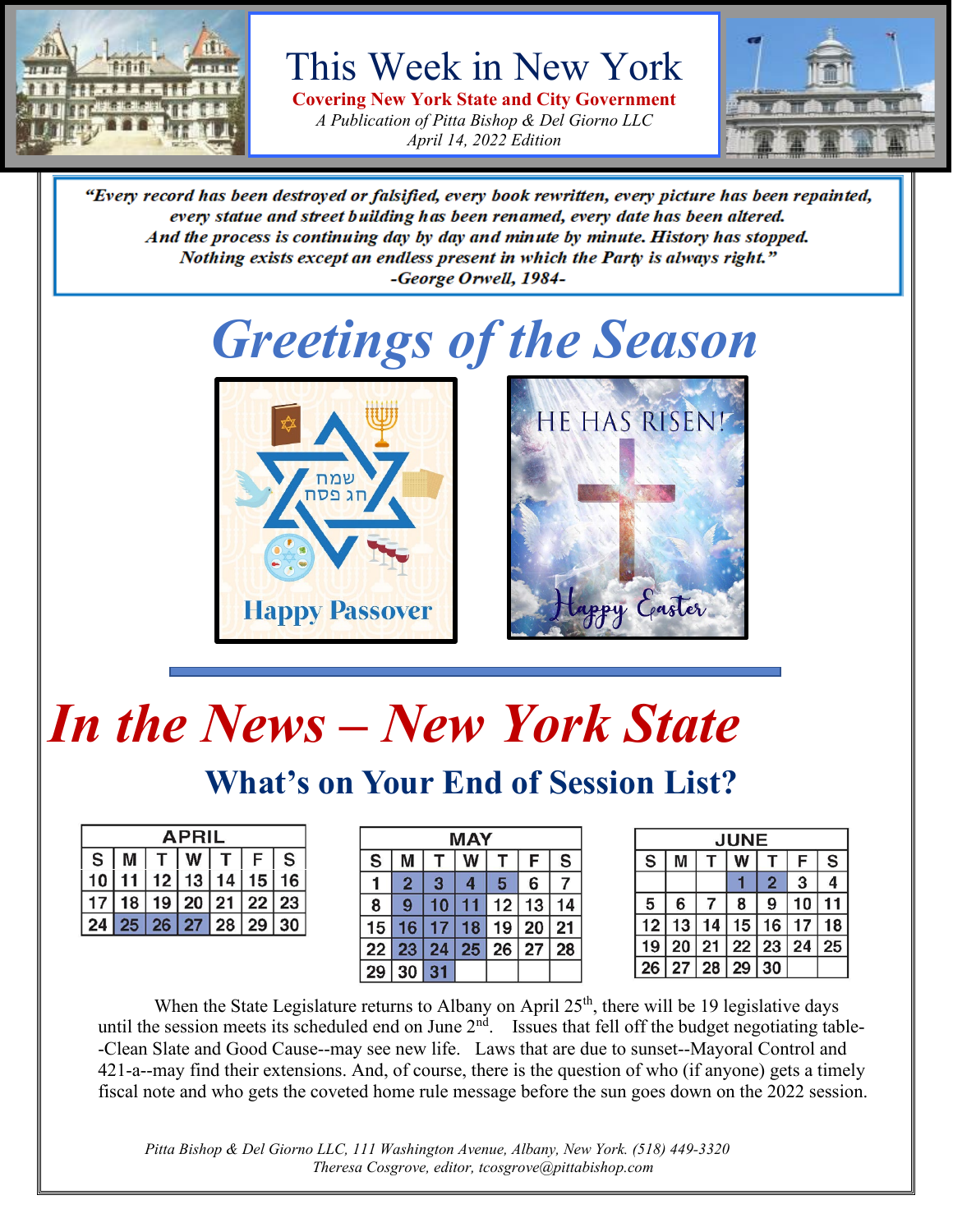

### **FY2023 Budget Criminal Justice Initiatives**

The negotiations surrounding the recently enacted criminal justice reforms garnered the lion share of the FY2023 New York State budget headlines. From the "release" of the Executive Chamber's internal criminal justice wish list on March  $17<sup>th</sup>$  to the release of Part UUU of the ELFA bill late Friday afternoon, headlines discussed the status of bail reform, discovery and Raise the Age amendments, Kendra's Law extension and expansion, and the much-needed balance between justice and public safety.

"By putting an end to the trafficking of illegal guns, protecting victims of hate crimes and domestic violence, stopping the cycle of repeat offenders, and investing in our mental health infrastructure, we are proving that justice and public safety are not mutually exclusive," Governor Kathy Hochul said upon passage of the budget.

To follow is a discussion, from the Executive Chamber, of the provisions of the criminal legislation:

### *Clarify and Expand the Factors That Judges Must Consider When Setting Bail*

The FY2023 Enacted Budget expands the list of factors that judges must consider when setting bail, adding: (1) history of gun use or possession (which currently applies only in domestic violence cases); (2) any previous violation of an order of protection (which currently applies only in domestic violence cases); and (3) whether the charge is alleged to have caused serious harm to an individual or individuals. In addition, there will be new reporting requirements related to bail determinations made by judges, and how they relate to recommendations made by prosecutors.

### *Expand Arrest-Eligibility and Bail-Eligibility for Repeat Offenses and Hate Crimes*

The FY2023 Enacted Budget will allow police to make arrests (not just issue desk appearance tickets) for all repeat offenses currently covered by the bail law — repeat felonies and class A misdemeanors involving harm to a person or property will now be both arrest-eligible and bail-eligible. Repeat offenses involving theft of property will also now be arrest-eligible and bail-eligible, with limited exceptions for crimes of poverty.

In addition, the "Desk Appearance Ticket loophole" will be closed, so that these provisions of law will apply to repeat offenses even if there has not yet been an arraignment for the first offense. All hate crimes that are not currently arrest-eligible will become arrest-eligible if the individual is eighteen or older.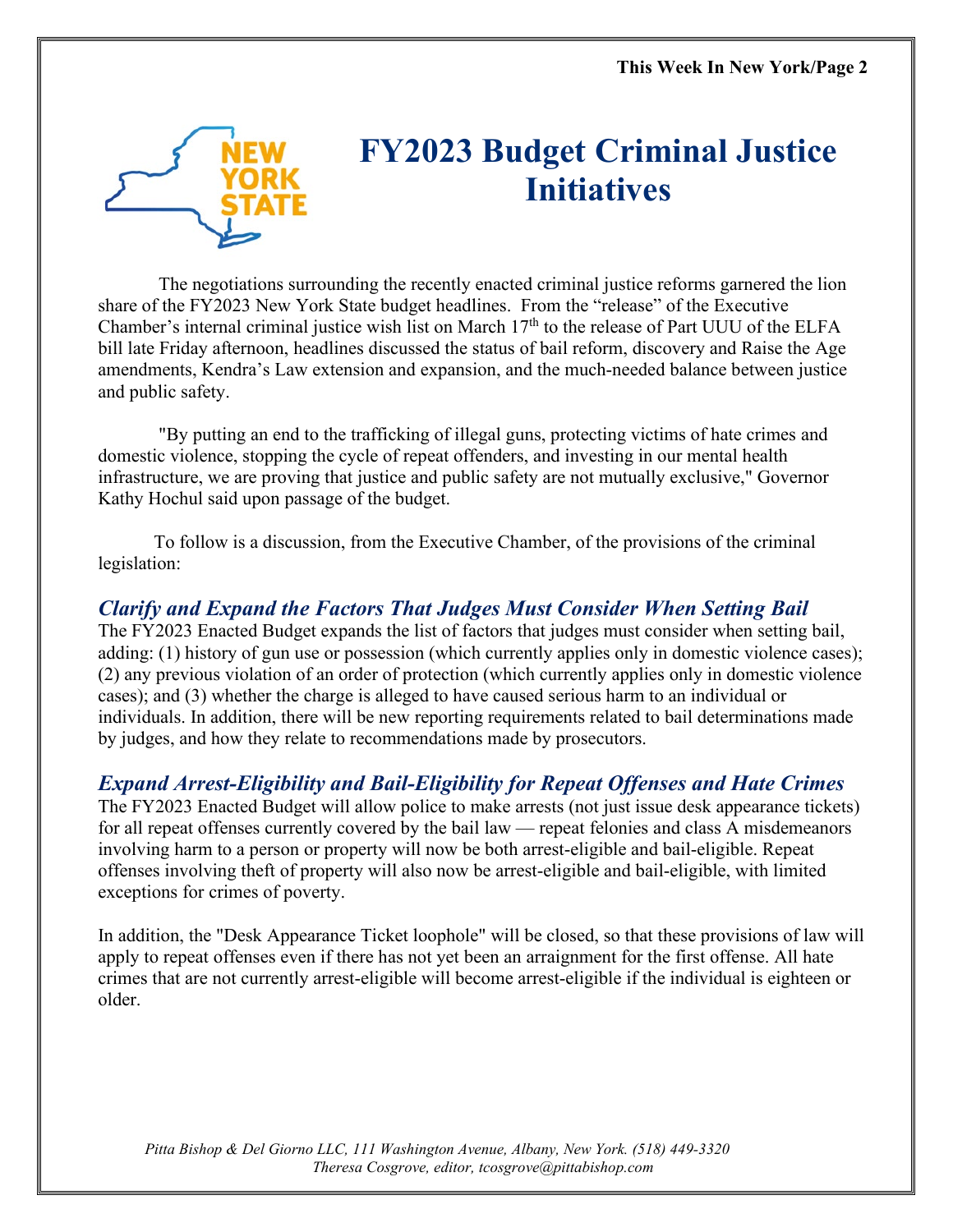### *Expand Bail Eligibility for Gun Offenses*

The FY2023 Enacted Budget allows judges to set bail for all three felony gun offenses that are not currently bail-eligible: criminal sale of a firearm to a minor (265.16) and criminal possession of a defaced firearm (265.02(3)) will be fully bail-eligible, while criminal possession of an unloaded gun (265.01(b)) will become bail-eligible (and arrest-eligible) on a second offense. In addition, criminal possession of a gun on school grounds (265.01(a)) (commonly applied to unloaded guns), which is already bail-eligible but not arrest-eligible, will become arrest-eligible if the individual is eighteen years old or older.

### *Ease Prosecution of Gun Trafficking*

The FY2023 Enacted Budget makes it easier to prosecute gun trafficking, which will facilitate the work of the Governor's newly established inter- and intra-state gun tracing consortium. The illegal sale of two or more guns within a year will now constitute a C felony (down from five guns), and the illegal sale of three or more guns within a year will now constitute a B felony (down from ten guns). In addition, possession of three or more guns (down from five) will constitute a presumption of the intent to sell, making it easier to bring forth these charges.

#### *Revise the Discovery Statute*

The FY2023 Enacted Budget ensures that cases will not be automatically dismissed when prosecutors make belated discovery disclosures in good faith. Judges will assess the extent of the prejudice to the defendant created by any belated disclosure, and determine what, if any, sanctions are appropriate. In addition, automatic discovery will no longer apply to traffic infractions and other administrative tickets.

### *Close the "Raise the Age Loophole" and Provide Program Referrals to Juveniles on Release*

The FY2023 Enacted Budget closes the "Raise the Age loophole" and provides Family Court with jurisdiction over cases when 16- and 17-year-olds are charged with an offense but not arraigned until they are 18; currently these cases are dismissed due to lack of jurisdiction. Courts will also be required to provide referrals to programs and services to juveniles who are being released.

#### *Extend and Revise Kendra's Law*

The FY2023 Enacted Budget extends Kendra's Law through 2027, and makes the following revisions: These amendments will make "assisted outpatient treatment" (AOT) orders function more effectively, remove procedural bars, and increase coordination between service providers. To better enable AOT hearings, physicians will now be able to testify virtually. Courts will be able to issue AOT orders for individuals whose symptoms have worsened. And hospitals will now be required to share patient information with the mental health professionals responsible for supervising AOT orders. Additionally, the state will conduct an independent study on mental health treatment outcomes for individuals on AOT compared to individuals receiving voluntary services by June 30, 2026.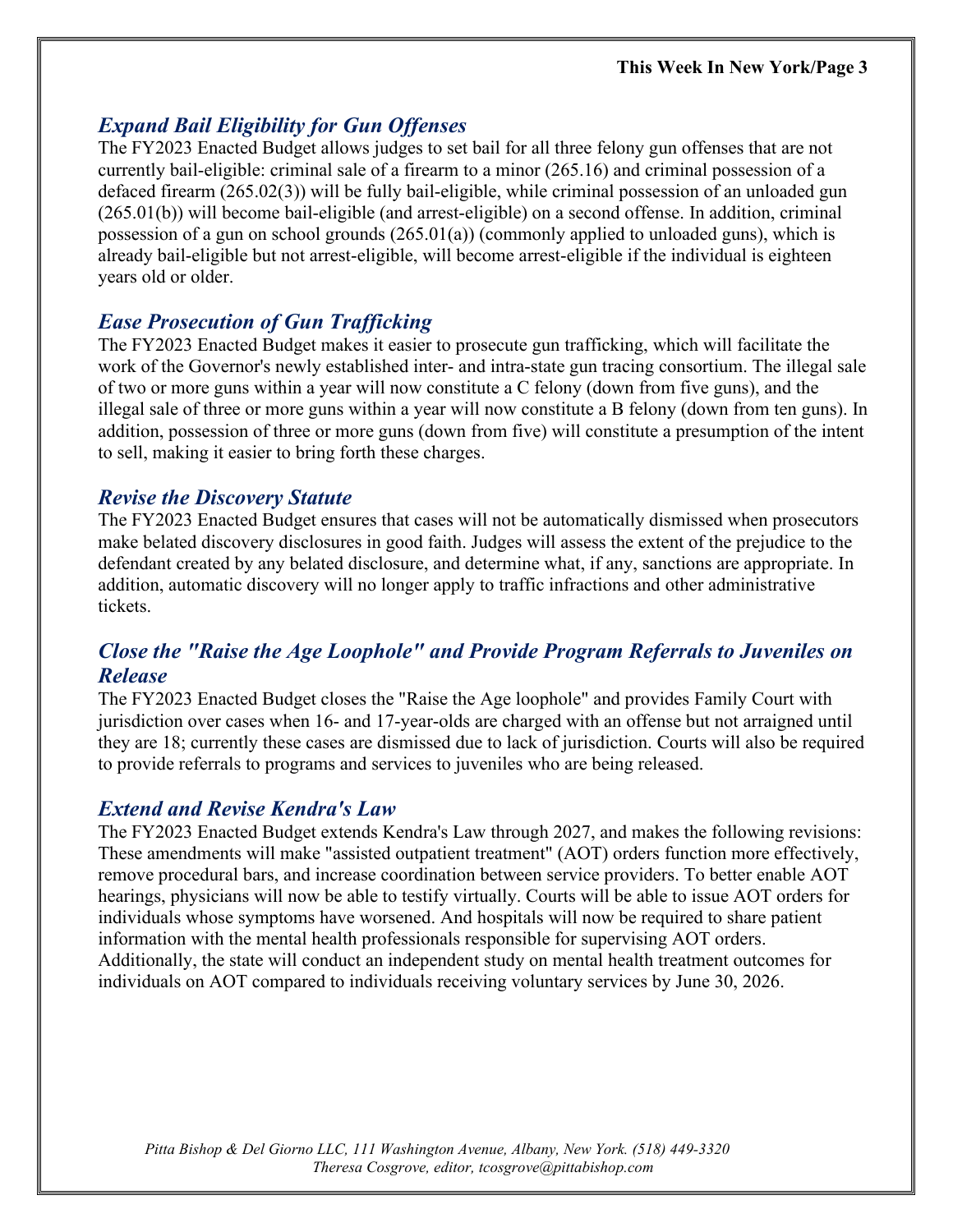### *Allows Judges to Require Mental Health Evaluations as a Condition of Pretrial Release*

The FY2023 Enacted Budget allows courts to order psychiatric assessment for individuals who appear, by clear and convincing evidence, to be mentally ill such that if left unattended their conduct may result in harm to themselves or others. Upon assessment and determination by a physician, individuals may be subject to involuntary commitment in accordance with the mental hygiene law. Additionally, judges will have access to assessment summaries to ensure compliance with any conditions of release, including essential treatment and services.

The Budget will also include \$227 million to fund initiatives that will strengthen the gun violence prevention efforts of law enforcement and community-based organizations. These efforts include providing \$13.1 million to expand the use of Community Stabilization Units, providing \$18 million in direct support to local law enforcement for gun violence prevention, allocating \$20 million to respond to regional needs in the aftermath of gun violence, and \$3 million for the Office of Gun Violence Prevention.

### **Comptroller DiNapoli: State Needs To Do More for Growing Mental Health Crisis in Schools**

### *Audit Finds Many NY School Districts Lack Sufficient Staff for Mental Health Services and Adequate Oversight of Mental Health Education*

Too many of New York school districts' mental health teams are understaffed, with too few available services and inconsistent and limited oversight of mental health education for students, an [audit](https://www.osc.state.ny.us/state-agencies/audits/2022/04/11/oversight-mental-health-education-schools) released this week by New York State Comptroller Thomas DiNapoli found.

"The upheaval caused by the COVID-19 pandemic created a crisis for many students in New York, but not enough is being done to make sure they are getting the information and support they need," Comptroller DiNapoli said. "The State Education Department should work with state and local entities to ensure resources to address the problem are available and prioritize mental health instruction and outreach among school districts so students and staff can recognize warning signs of distress and know how to get help."

According to the American Psychological Association, over 80% of teens experienced more intense school-related stress due to COVID-19. The Centers for Disease Control and Prevention reported that in 2020, mental health emergency room visits rose 24% among 5- to 11-year-olds and 31% among 12- to 17-year-olds. In December 2021, the U.S. Surgeon General issued a warning of an [urgent mental health crisis](https://www.hhs.gov/about/news/2021/12/07/us-surgeon-general-issues-advisory-on-youth-mental-health-crisis-further-exposed-by-covid-19-pandemic.html#:%7E:text=Suicidal%20behaviors%20among%20high%20school,increase%20from%202009%20to%202019.) among America's youth.

Prior to the pandemic, the State Education Department (SED) published guidance and resources for mental health education on its website and, during the pandemic, gave school districts further instruction about the importance of checking on students' mental health and promoting the availability of resources for those in distress.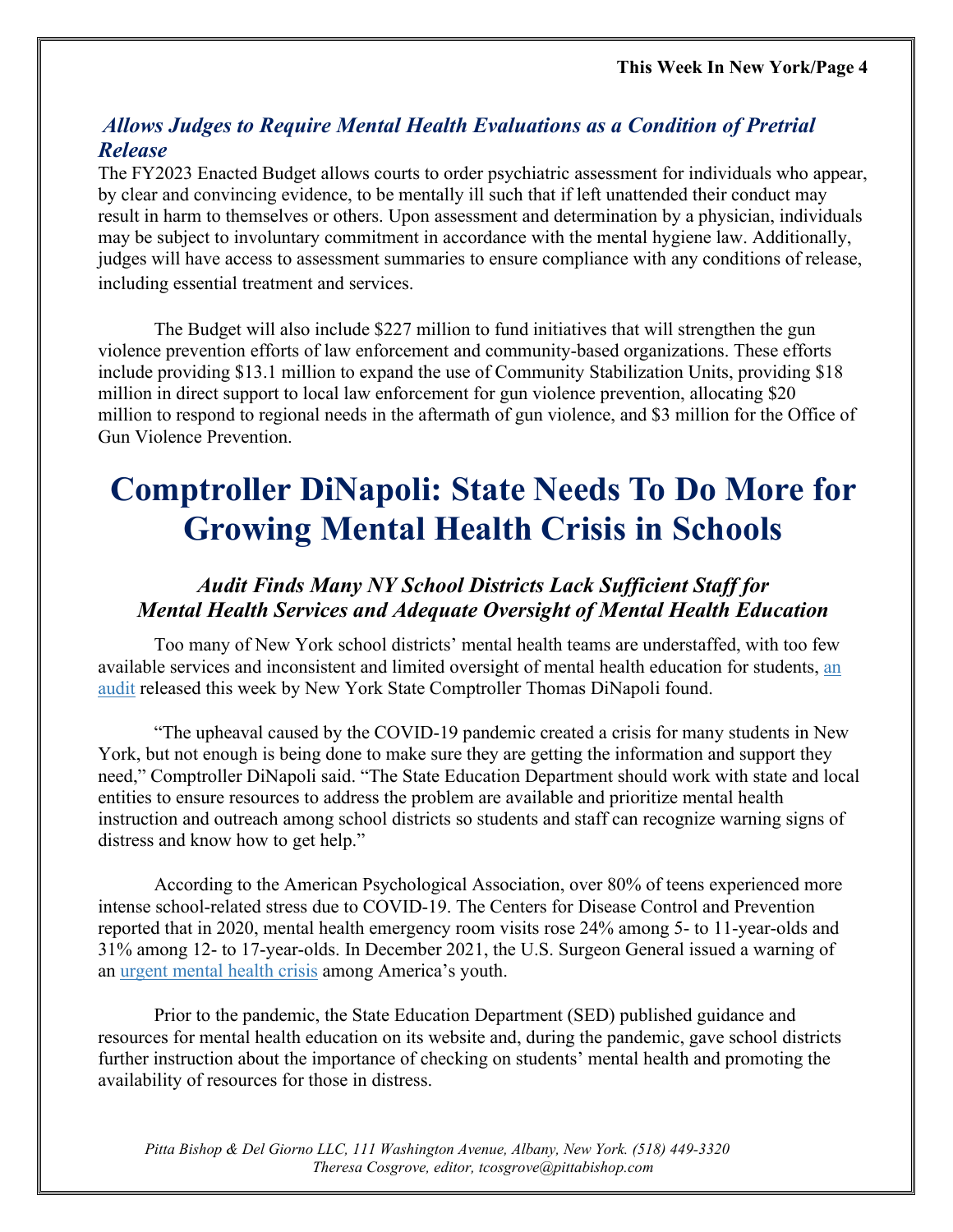But as the Comptroller DiNapoli's audit shows, most of the state's 686 districts outside of New York City entered the pandemic with mental health teams that were far short of nationally recommended staff-to-student ratios:

- $\geq$  19 school districts reported having no mental health professional staff at all;
- $\geq 653$  (95%) did not meet the recommended ratio of one school social worker for every 250 students;
- $\geq 450$  districts (66%) did not meet the recommended ratio of one school counselor for every 250 students; and
- $\geq$  344 (50%) did not meet the recommended ratio of one school psychologist for every 500 students.

The audit notes that while state law does not require school districts to provide in-school mental health services to most students, schools are often considered the natural and best setting for comprehensive prevention and early intervention services, and that the need for these services will likely increase as COVID-19–related and other life stresses continue to plague students.

Without some level of oversight, the Comptroller asserted, SED cannot be assured that students are receiving mental health education or that the instruction achieves the intent of the law.

Comptroller DiNapoli recommended SED:

- $\triangleright$  Explore partnering with state and local entities to determine whether school districts should maintain certain staffing levels for mental health professionals; and
- $\triangleright$  Develop a mechanism to determine if school districts are providing mental health education as required by law.

In its audit response, SED concurred with the Comptroller's recommendations.

## *In the News – New York City*

### **NYC Comptroller: NYC Department of Education Slow to Spend Federal COVID Stimulus Funds**

New York City Comptroller Brad Lander this week [released a spending update,](https://comptroller.nyc.gov/reports/doe-federal-covid-stimulus-funds) which found that the NYC Department of Education (DOE) has been slow to spend federal COVID stimulus funds allocated for FY 2022. While reopening spending was on track, nine months into the fiscal year, DOE has spent less than 25% of funds earmarked for academic and instructional support, and social and emotional wellbeing.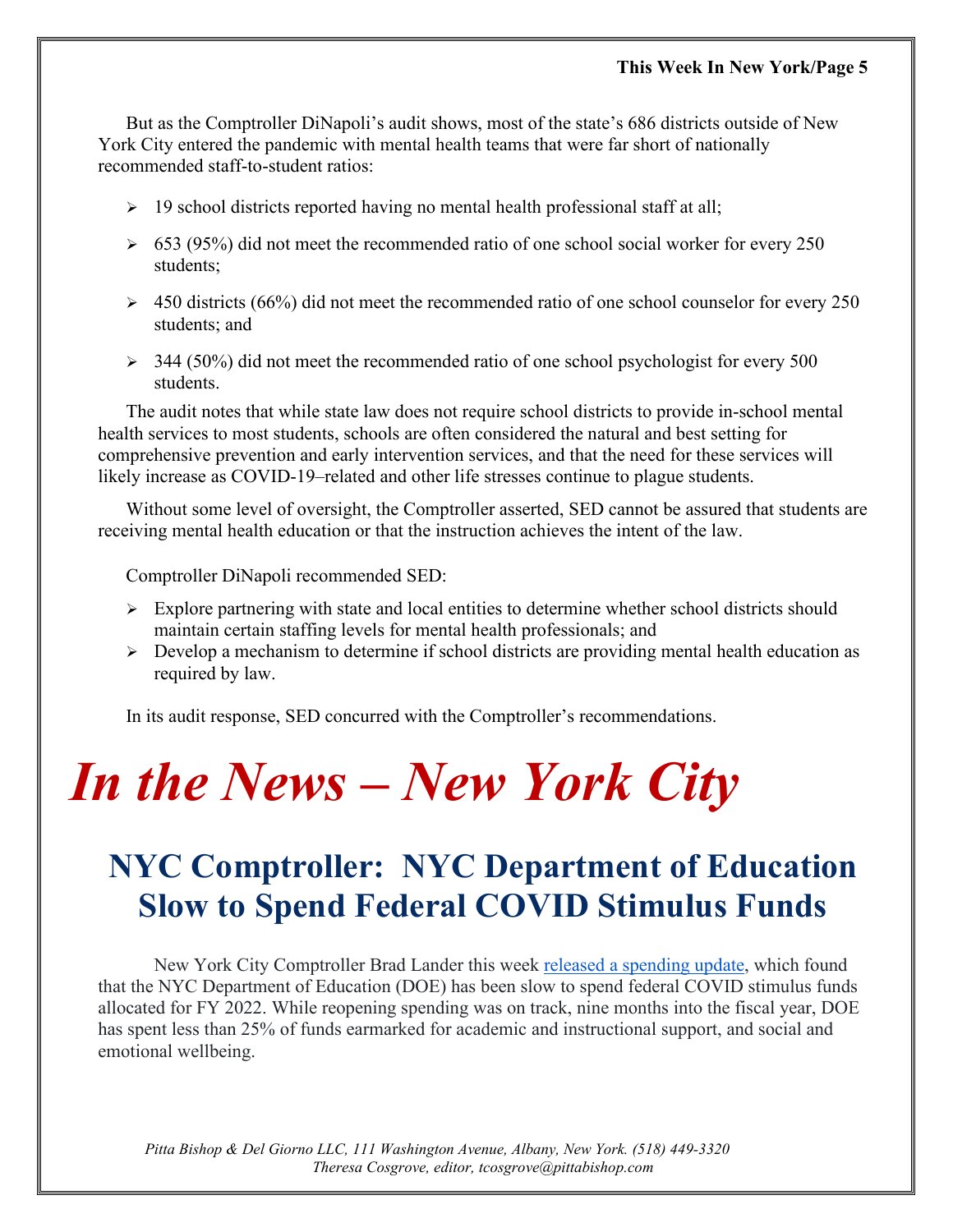#### **This Week In New York/Page 6**

DOE received \$7 billion in total federal stimulus money through the Coronavirus Response and Relief Supplemental Appropriations Act (CRRSAA) and the American Rescue Plan Act (ARPA).

The Comptroller's an analysis compares DOE's October 2021 spending plan to its actual spending from the start of the fiscal year on July 1, 2021 through the first week of March 2022. To date, DOE has spent less than 50% of the funds allocated for FY 2022, and is not on track to spend the full amount allocated in the three months remaining in the fiscal year. According to the data, threequarters of the way through the fiscal year, DOE has spent:

- $\geq 65\%$  of \$1.3 billion total for re-opening healthy and safe schools (including Summer Rising for the Summer 2021 year).
- $\geq$  22% of the planned \$984 million in Academic and Instructional Support, such as early literacy, college and career prep, and special education.
- $\geq$  24% of the \$274 million allotted for social-emotional wellness programs, including 5% of the \$12 million for restorative justice programs.

The Comptroller's Office discussed the underspending with DOE, who provided the data and additional context regarding spending challenges, including pandemic related delays, hiring difficulties, and supply chain issues as well as long contracting and procurement processes.

The DOE will be able to roll over unspent funds into FY 2023-2024, funding that could bolster current initiatives or could be redirected to other priorities.

## *Briefs*

### **NY Issues First Licenses to 52 Adult-Use Cannabis Cultivators**

The Cannabis Control Board today approved the applications of 52 cultivators for adult use cannabis in New York State. As outlined in legislation approved by the Governor earlier this year (Chapter 18 of the Laws of 2022), all of the approved cultivators are currently growing hemp for the State's programs.

The cannabis grown by cultivators awarded licenses today will be the first products sold at legal cannabis retail stores later this year, according to the Board.

### **Pension Reform for Tier 5 & 6 Included in State Budget**

New York's FY2023 budget included reform of the pension laws approved in 2010 and 2012 for certain Tier 5 and Tier 6 employees. Specifically, the budget reduced the vesting time required, as well as reduced overtime costs.

Previously, new state and local government workers hired under new Tiers 5 and 6 were required to work 10 years to be vested in the pension system. Under the enacted budget, vesting is reduced to five years of service.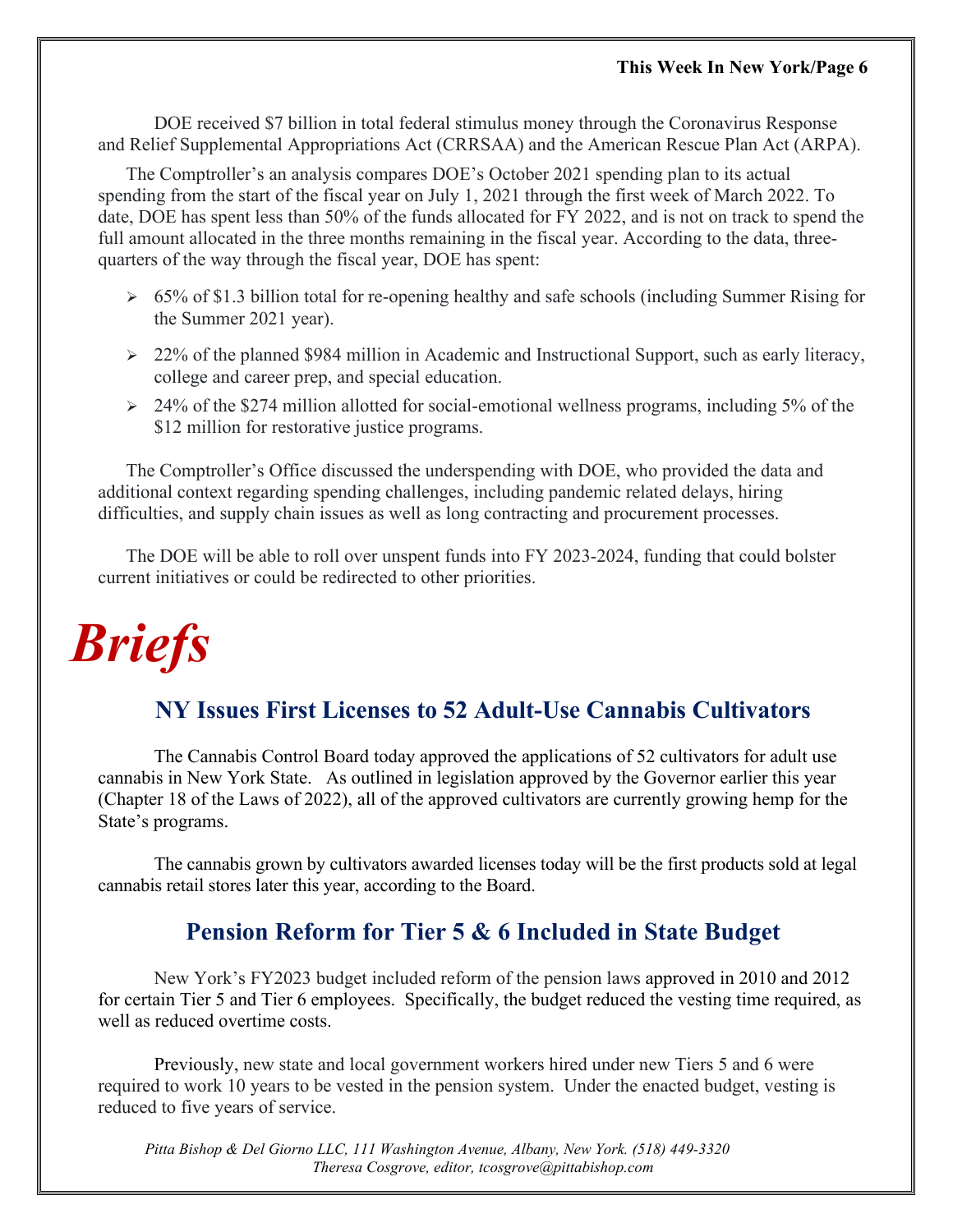In addition, the budget redefines annual wages to exclude overtime for Tier 6 workers for the next two years. Currently, Tier 6 members are required to make Basic Member Contributions (BMC) ranging from 3% to 6% depending on the members' applicable annual wages. Annual wages currently include overtime up to a certain limit.

Under the enacted FY2023 budget any pensionable earnings paid in addition to the annual base wages, including overtime and compensation earned for extracurricular activities, during the specified period would be excluded from annual wages used to calculate Tier 6 BMC rates.

The pension reform did not include uniformed members of the NYC workforce, including police, fire, corrections, and sanitation.

### **New York Schools to Begin Electric Bus Conversion**

All school buses purchased in New York State after 2027 must run on electricity and all 50,000 diesel-fueled buses in the state must be replaced by electric vehicles by 2035, under provisions included in the recently enacted State Budget. The budget provides funding for charging infrastructure needed to power the transition, and extends lease terms to 12 years from five to help school districts finance the conversion.

New York's 2022-23 spending plan provides \$500 million in the \$4.2 Billion Clean Water, Clean Air, and Green Jobs Environmental Bond Act to support electric school buses and charging infrastructure. The Bond Act goes before New York voters in the November election. New York State Energy Research and Development Authority (NYSERDA) will provide technical assistance to school districts during the transition.

The law does include some flexibility. For example, it enables the state Education Department to delay implementation if the 2027 deadline cannot be met without unreasonable cost or parts from overseas. School districts can also apply for a one-time, two-year implementation waiver from the department.

### **NYC Mayor Adams Designates Juneteenth as a Paid City Holiday**

Mayor Eric Adams this week designated Juneteenth (June  $19<sup>th</sup>$ ), considered the longest-running African American holiday, as a paid City holiday.

"Juneteenth is a time for reflection, assessment, and self-improvement," Mayor Adams said. "People across the country of all races, nationalities, and religions unite on this day to truthfully acknowledge the stain of slavery and celebrate the countless contributions of Black Americans. It's time for our city to finally do what's right and officially designate Juneteenth as a city holiday. This decision is long overdue, which is why it will immediately take effect this year."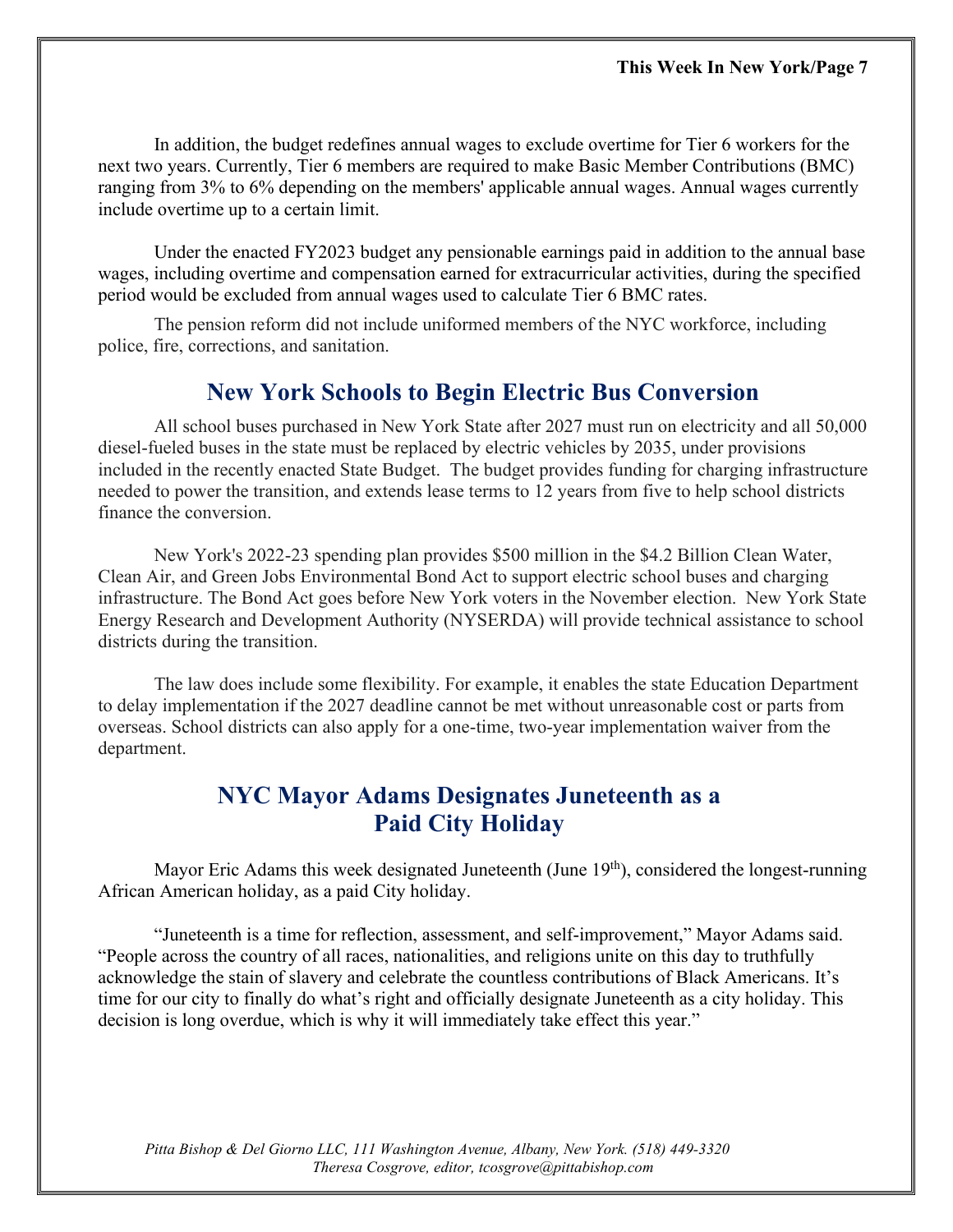Juneteenth marks the anniversary of the day federal troops arrived in Galveston, Texas in 1865 to announce that all enslaved people were free. Coming two and half years after President Abraham Lincoln issued the Emancipation Proclamation, it is recognized as the effective end of slavery in the United States. On June 17, 2021, Juneteenth was officially designated as a federal holiday by President Joe Biden. Gov. Andrew Cuomo signed legislation in October 2020 officially marking Juneteenth as a state holiday.

This year City employees will have a paid holiday on Monday, June  $20<sup>th</sup>$  in honor of Juneteenth.

### **NYC Rent Guidelines Board Recommends Rent Increases**

The Rent Guidelines Board today issued its [Price Indexing of Operating Costs Report,](https://rentguidelinesboard.cityofnewyork.us/wp-content/uploads/2022/04/2022-PIOC.pdf) recommending increases ranging from 2.7 percent to 4.5 percent for one-year leases and 4.3 percent to 9 percent for two-year leases.

The projections are based upon three commensurate methods and take into account that the Price Index of Operating Costs (PIOC) for buildings that contain rent stabilized apartments is projected to increase 4.7% next year. It consists of seven cost components: taxes, labor costs, fuel, utilities, maintenance, administrative costs, and insurance costs.

According to the Board, "each of these formulas may be best thought of as a starting point for deliberations. The data presented in other Rent Guidelines Board annual research reports (e.g., the Income and Affordability Study and the Income and Expense Study) along with public testimony can be used in conjunction with these various commensurates to determine appropriate rent adjustments."



*No Scheduled Hearings*

### *New York City*

*Monday, April 18th*

*Joint – Committee on Immigration, Health, Hospitals, and the Subcommittee on COVID Recovery and Resiliency,* Remote Hearing – Virtual Room 1, 10 a.m. Oversight – The Impact of the COVID-19 Pandemic on the Health of Immigrant New Yorkers.

*Committee on Consumer and Worker Protection*, Council Chambers – City Hall, 1 p.m. Oversight – The Office of Nightlife and the State of the Nightlife Industry.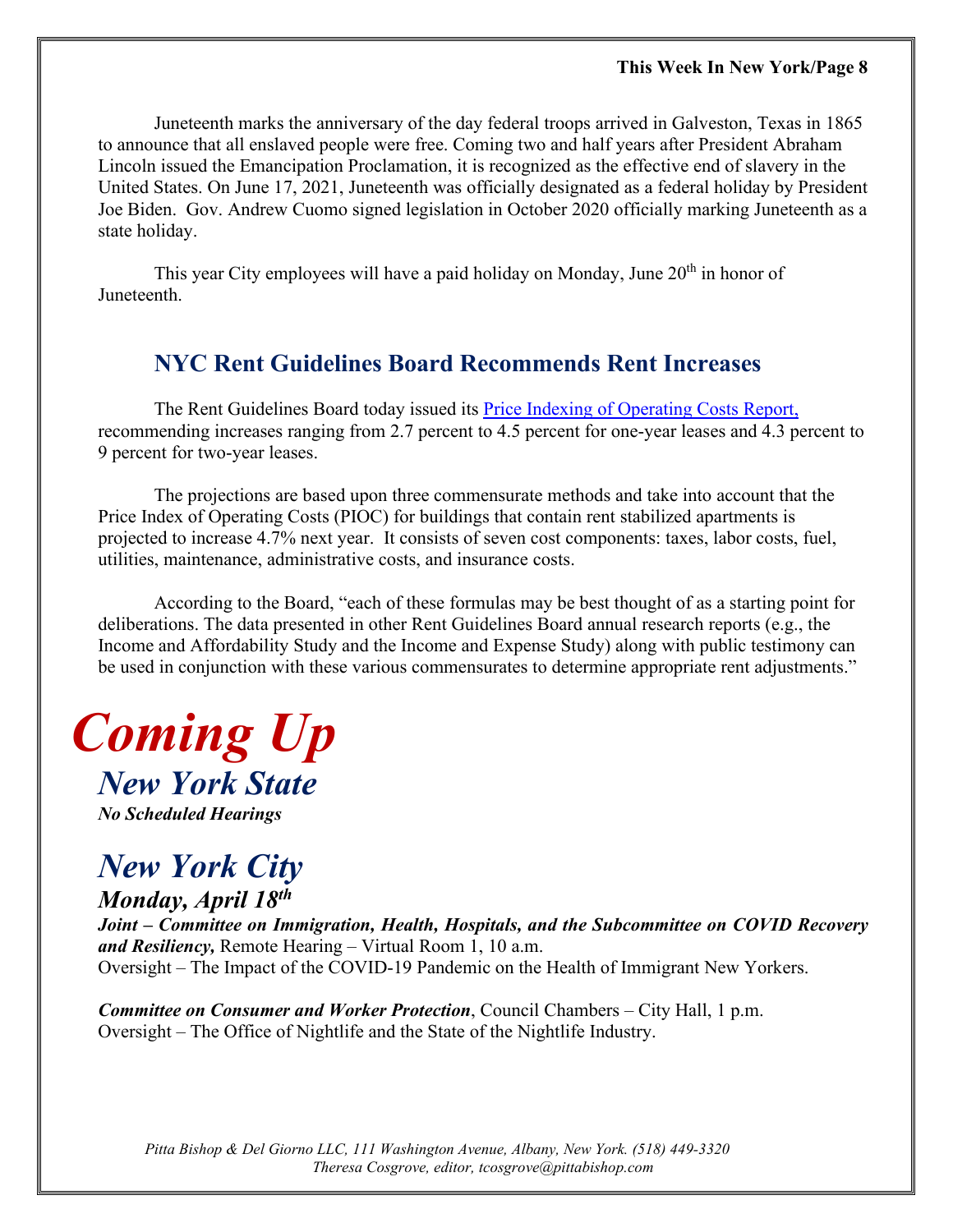#### *Tuesday, April 19th Committee on Governmental Operations,* Committee Room – City Hall, 10 a.m.

Oversight – New York City's Civic Engagement Commission.

*Joint - Committee on Women and Gender Equity, Civil Service and Labor & Economic Development,* Remote Hearing – Virtual Room 2, 10 a.m. Oversight – Gender Diversity in the Trades.

*Joint - Committee on Transportation and Infrastructure & Resiliency and Waterfronts,* Remote Hearing – Virtual Room 1, 10:30 a.m. Oversight – Assessing New York City's Infrastructure: Laying the Foundation for Federal Infrastructure Funding.

*Committee on Land Use*, Remote Hearing – Virtual Room 3, 3 p.m.

### *Wednesday, April 20th*

*Committee on Education,* Remote Hearing – Virtual Room 2, 10:30 a.m. Oversight – Foster Care Students in the DOE System.

### *Thursday, April 21st*

*City Council*, Council Chambers – City Hall, 1:30 p.m.

### *Friday, April 22nd*

*Committee on Parks and Recreation,* Remote Hearing – Virtual Room 1, 10 a.m. Oversight – The Effect of COVID-19 on Park Equity.

"No man can be a good citizen unless he has a wage more than sufficient to cover the bare cost of living, and hours of labor short enough so after his day's work is done he will have time and energy to bear his share in the management of the community, to help in carrying the general load."

\_\_\_\_\_\_\_\_\_\_\_\_\_\_\_\_\_\_\_\_\_\_\_\_\_\_\_\_\_\_\_\_\_\_\_\_\_\_\_\_\_\_\_\_\_\_\_\_\_\_\_\_\_\_\_\_\_\_\_\_\_\_\_\_\_\_\_\_\_\_\_\_\_\_\_\_\_\_\_\_\_\_

### -Theodore Roosevelt-

**Disclaimer**: The materials in this *This Week in New York* report are provided for informational purposes only and are not intended to be a comprehensive review of legislative or governmental or political developments, to create a client-consultant/lobbyist relationship, or to provide consulting, lobbying or political advice. Readers are cautioned not to attempt to solve specific problems on the basis of information contained in this *This Week in New York*. If consulting, lobbying or government relations advice is required, please consult a professional expert in such matters. The information contained herein, does not necessarily reflect the opinions of Pitta Bishop & Del Giorno LLC, or any of its members or employees or its clients.